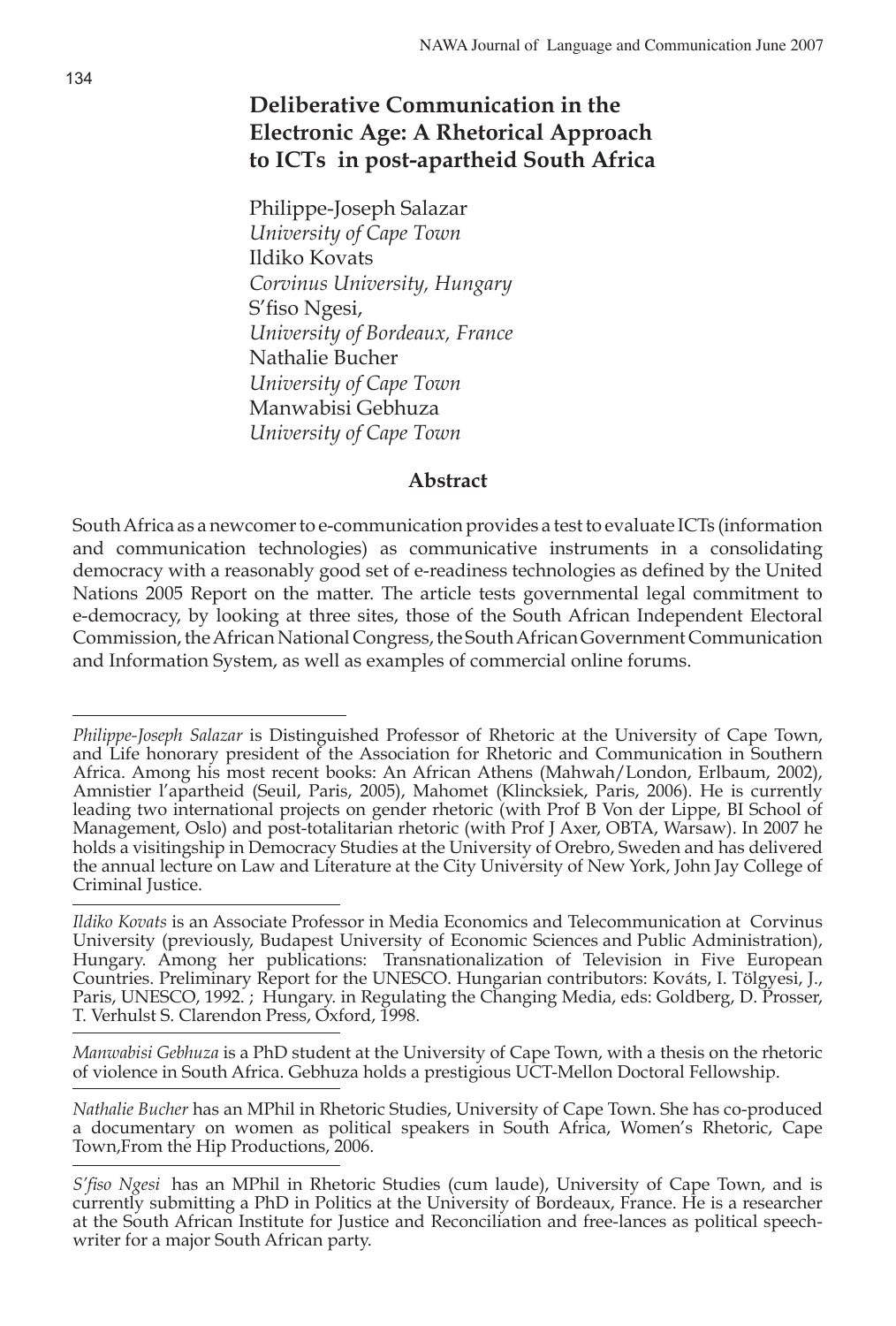# **Introduction1**

An optimistic generalization regarding e-democracy would say that, with the public consolidation of the internet, democracies have gone online, public spheres have expanded into cyber space and electronic networks are contributing to a more informed and politically active citizenry<sup>2</sup>. Rhetoricians take the long view, however, and mindful of what Aristotle calls the prudential value of public deliberation and of choices made in formulating policies through an open contest of opinions, they tend to view ICTs (information and communication technologies) as communicative instruments too often detached from what democratic life ought to be: dissent by argument, and the effectiveness of dissent in effectuating policy changes.

The question addressed in this paper concerns the sort of deliberative intervention ICTs accommodate in the life of a specific democracy, South Africa, and whether they provide the kind of information and tools necessary to understand and formulate critical arguments and opinions. South Africa, as a newcomer to e-governance, e-communication and, as it is called, e-democracy, provides a test of choice. Our contention is that the results proposed here are by and large valid for similar democracies in Africa, in order to assess the deliberative value of ICTs, and not merely their communicational means and effects.

But first, let us turn to the main tenets of current literature on the subject. One of the main challenges posed by ICTs in the context of e-democracy is their potential to provide a massive volume of information which has to be structured, managed and be made accessible to "everyone".3 This thinking is best exemplified by Anna Malina who contends that "ICTs can provide a utopian ideal, offering new possibilities for decentralised participation, democracy and citizenship." Moreover, ICTs can "support extreme decentralisation of power."4

Coleman ascertains in turn that "the way in which citizens in society deliberate is as significant for a functioning democracy as the way in which they cast votes.<sup>"5</sup> He lists a number of interactive communication technologies that do "possess the potential capacity to facilitate direct deliberation in ways that can connect citizens" to otherwise remote institutions, such as Parliament, Government departments and services. Among these are "virtual policy space," online policy proposals, online consultation, public involvement in Select Committees, online conferences, interactive information, online evaluation, reliable online information, inclusive public deliberation, education for democratic citizenship and links between citizens and their representatives. For Coleman, the most important question to answer is "what kind of political channels need to be created to enable ICTs to become sources of public empowerment" in order to achieve the goal of direct public deliberation.

Indeed, both Dahlberg and Dean concur that a concept of the public sphere is the most significant starting point to the study of online deliberation. Recognising that research focusing on the question whether online communicative practices "actually constitute the public sphere" are still exploratory and lack a normative model of a public sphere, Dahlberg systematically groups together methodological work conducted and refers to it as "phase one". His research aims at leading the way toward the next phase. In order to do so, he conceives of six "normative conditions of the public sphere": "thematisation and reasoned critique of problematic validity claims", "reflexivity", "ideal role taking", "sincerity", "inclusion and discursive equality" and "autonomy from state and economic power."6

Dean's definition, taken from Habermas, reads as follows: "[...] the public sphere is the site of liberal democratic practice. It is the space within which people deliberate over matters of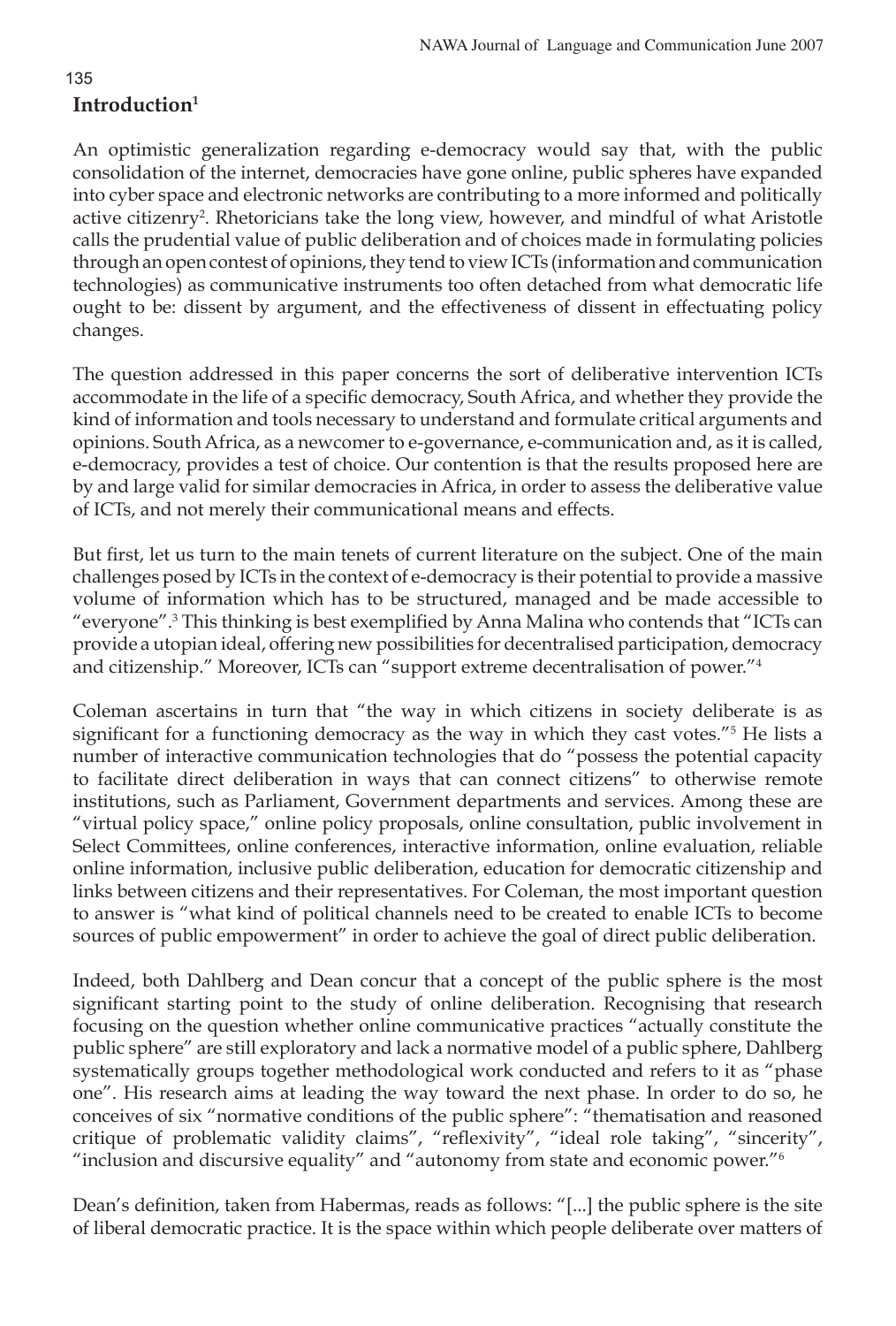common concern, matters that are contested and about which it seems necessary to reach a consensus."7 Norms guiding the public sphere are "equality, transparency, inclusivity, rationality" and the actors making "public use of reason" meet "face to face according to legal or rational deliberative procedures in order to come to agreement on a matter of national interest."8 And while disagreement is inevitable, agreement on the manner in which issues ought to be deliberated and that they should be subjected to rational scrutiny is what holds the public sphere together. Although access to information has certain democratising and egalitarian aspects, Dean maintains that "[...] precisely those technologies that materialise a promise of full political access and inclusion drive an economic formation whose brutalities render democracy worthless for the majority of people".<sup>9</sup> Consequently, "the technologies, the concentrations of corporate power, the demands of financial markets, the seductions of the society of the spectacle that rule in and as the name of the public have created conditions anathema to democratic governance."10 Exploring the potential contribution ICTs can make to strengthen democracy, Hague's and Loader's hypothesis is that "if ICTs are to play a significant role in the achievement of strong democracy, then they must be grounded in community networks."11

In keeping with this accepted wisdom, and tensions, truly a stock of rhetorical commonplaces on the role, pertinence, effectiveness and the efficiency of the ICTs and the possible effects of unregulated ICTs, the South African government drafted the *Electronic and Communications Bill* in 2002. Its purpose is to "provide for the facilitation and regulation of electronic communications and transactions; to provide for the development of a national e-strategy for the Republic; to promote *universal access* to electronic communications and transactions; to prevent abuse of information systems; to encourage the use of *e-government* services; and to provide for matters connected therewith<sup>12</sup> [our emphasis]. Furthermore, the Bill states its objects as "to enable and facilitate electronic transactions in the public interest, and for that purpose to- […] promote universal access, promote e-government services and electronic transactions with public and private bodies and institutions."13 The catch phrase in the government's rhetoric about internet services is "universal access." It is estimated that there are around 1.5 to 2 million Internet users in South Africa. The number is paltry, hence the urgency with which the government preaches universal access, especially among the disadvantaged communities. This then begs the question: How can the South African government advocate the use of electronic communication to disseminate information and encourage public deliberation given that only a very few have access to this equipment? Indeed, the goal to achieve what in the West is referred to as "citizen-to-citizen deliberation"14 still remains elusive in South Africa. Democratic communication is at stake in this debate.

We propose to test these assertions against four examples: the South African Independent Electoral Commission (IEC) website; the African National Congress (ANC) website; the South African Government Communication and Information System (GCIS) website; online forums in South Africa.

## **The South African Independent Electoral Commission (IEC) Website.**

The first link that one finds when opening the home page is that which details the nature of the IEC, what it is. The vision and mission of the IEC are stated. This is a rhetorical moment. The vision statement is stated as follows: "to strengthen constitutional democracy through the delivery of free and fair elections in which every voter is able to record his or her informed choice."<sup>15</sup> The IEC perceives constitutional democracy as something virtuous and worth strengthening and it is of the view that without its (the IEC) existence, this noble goal cannot be achieved.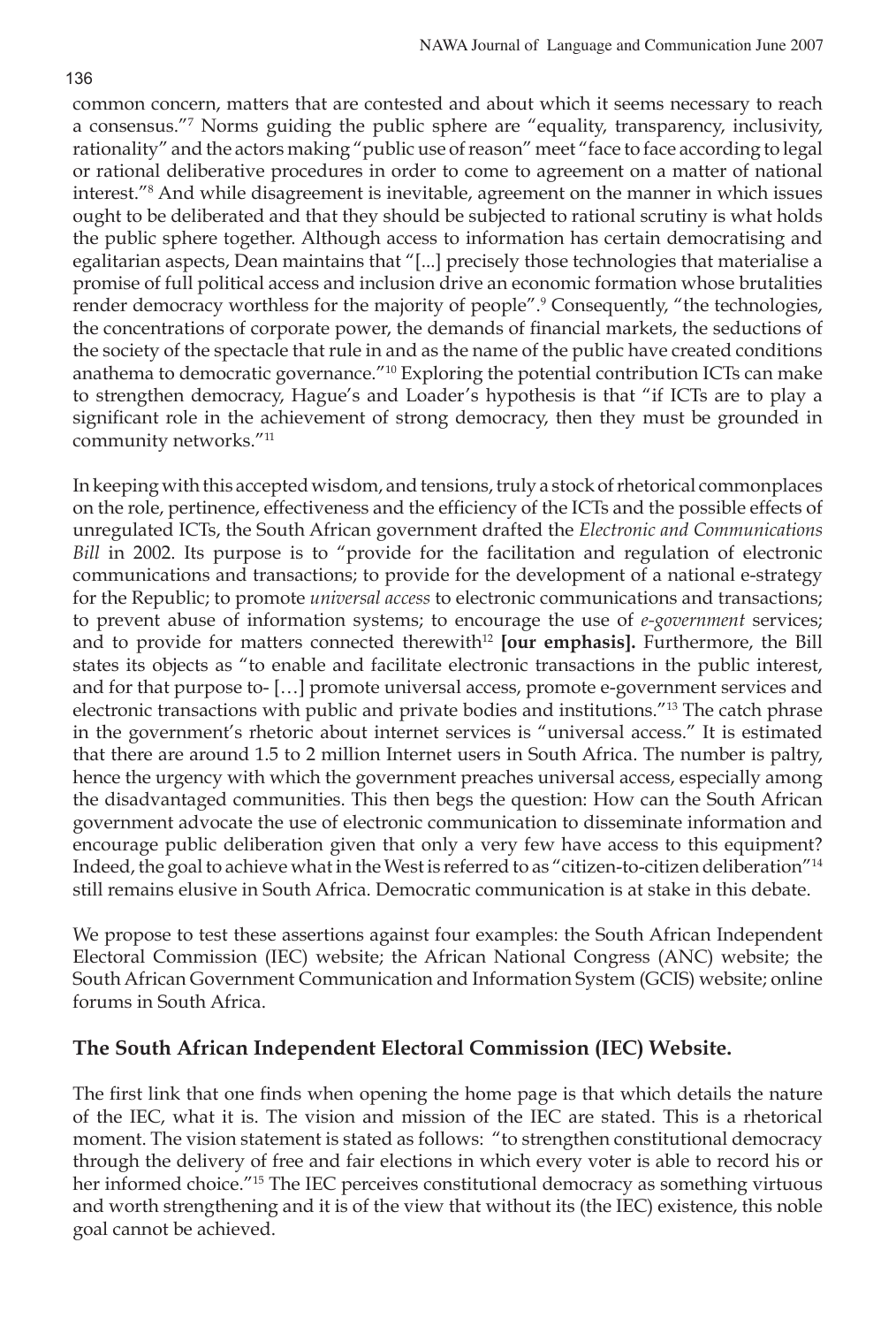The term "delivery" is not accidental in the South Africa context. In effect, there has been efforts to treat democracy as a commodity whose efficient delivery is as crucial as delivering a service to a customer. The next words that stand out in the Mission Statement are "to promote and safeguard democracy." Promotion means positive action, proactive action. The IEC sets its task of preserving democracy through doing acts which are deemed to be essential to the promotion of democracy. Voter literacy, access to key information and registration campaigns can be seen as endeavours to promote democracy. In "safeguarding" democracy, the IEC posits itself as a custodian of constitutional democracy. The very assumed independence of the IEC is a step enough in safeguarding democracy. The tasks that the IEC discharges, including running the website, can be seen as part of safeguarding democracy. Safeguarding pertains to protecting some thing from external danger. The danger may be posed by the public or by the government itself. It is not clear from what or whom the IEC is safeguarding democracy.

Apart from the rhetoric contained in IEC's statements about itself, there is also a link to the news which deals with the registration and voting process. The author of the statement, Advocate Pansy Tlakula, assumes the task of explaining how a "true democracy" works. She is thus making or "creating" a distinction between a "true democracy" and a "false democracy." A "true democracy" is defined as when the people in it make contributions. The opening of the statement has promises of a radical democracy or even that of a participatory democracy. It is only when voting is referred to that it becomes clear what "playing an active part," making oneself "heard" and "making a contribution" mean, registering and voting. The statement has thus a misleading opening. It is also pedagogic because the author assumes that she is addressing herself to an ignorant public which does not know what a "true democracy" is.16

The shortcomings of the IEC website stem from the fact that IEC sticks with the status quo, as formatted by the constitution. This simply means that the extent to which it can promote democracy is limited to what already exists. The IEC is not the panacea for more radical democracy or direct participation. ICTs are seen as agents which will bring to life a more participatory society where real deliberative discourse is feasible. The IEC website does not take advantage of the possibilities brought about by ICTs. The website does not create a deliberative forum for the citizenry. Thus, the IEC falls short of its goal of promoting democracy. The idea of the public forum currently dominates the discourse around ICTs. Consequently, it would have been even more ideal if the IEC brought the institutions of democracy to an accessible public forum, using the internet as the medium. What is lacking in the IEC website is interaction between the public and the institutions of governance.

## **The African National Congress Website.**

The ANC considers itself as both the entity that heads a democratic government and a democratic political party in its day to day intra-party operations. This claim finds some substance in the response given us by the ANC's Communications Coordinator in charge of the ANC website, Mr Steyn Speed. To the question: "How crucial to the ANC is the use of online media?" Mr Speed gave an interestingly earnest and reflective answer. Instead of jumping into the bandwagon and hail the internet without further consideration, he reflected on the contingency in which the internet exists for the ANC and the general public in Africa: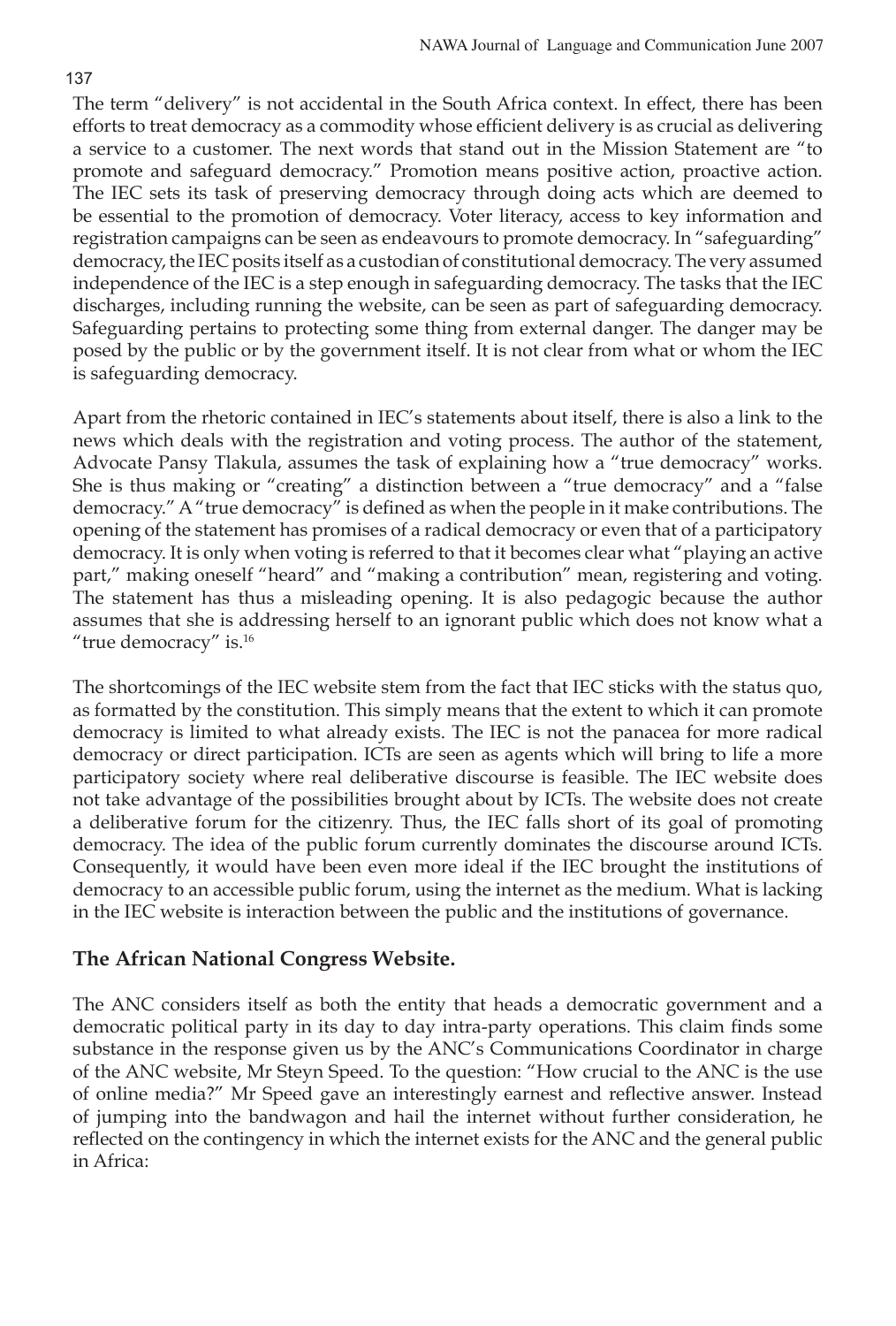The ANC has always seen online media as complementing its other forms of communication. Although the internet has grown dramatically over the last decade, it is still only accessed by a minority of South Africans, especially those with greater resources.

The ANC therefore relies on online media to provide a "back-up" to other mediasuch as printed journals, public meetings, word of mouth, the mainstream press and- at election time- radio, print and outdoor advertising. It can also be used to "facilitate" broader communication by providing those with internet access information and resources which are then distributed in other forms.<sup>17</sup>

An impression given by the above response is that rather than being the main catalyst of new democratization, the internet is just one among many other important forms of communication. The reason given for the lack of primacy of the internet is the issue of access. Thus, in the ANC context, the internet has not yet occupied the central role it is supposed to occupy. Mr Speed lists other equally competent forms of communication which have their merits. The internet at this stage plays a "complementing" role. It has not yet assumed primacy. The realities, as it were, harbour the wide spread and optimum use of the internet. Its full potential is still to be realized. It also seems that the non-reliance on the internet by the ANC is also ideological. The internet is still identified with a certain category of people and the ANC's non reliance on it reflects this. But how true is this? It is anybody's guess!

That aside, a quick glance in the ANC website reveals some continuity with the pre-1999 era. However, upon careful scrutiny one uncovers not the continuation with the past, but, as Marx holds in *Eighteen Brumaire*, its caricature. Some of the contents in the website are rather nostalgic of old times long gone. For instance, there is a link called *Umrabulo*. 18 The website offers the historical origin of this vernacular term:

Umrabulo was used as a term to inspire political discussion and debate on Robben Island. In the true spirit of the ANC, this concept is being *revived* to assert our fundamental adherence to the necessity for enriched discussion at all levels of organization. In this way, the programmes that we implement will be based on solid understanding of options and our principles **[our emphasis].19**

Be that as it may, one can hardly see it at work in the ANC's website. There is, indeed, deliberation however interactive discussion is nowhere present. Can this statement, the *revival* of the culture of discussion, be construed as the acknowledgement on the part of the ANC that the halcyon era of robust discussion has withered and will have to be revived? This tempts one to think of the recent assertions by the ANC partners in the alliance, namely the South African Communist Party (SACP) and the Congress of South African Trade Unions (COSATU), that robust discussion and consultation which once existed in the ANC are now a thing of the past.

Upon opening the site, the first thing one sees is not the ANC paraphernalia watch celebrating ten years of ANC rule, but a link to the Act Against Abuse, 16 Days of Activism Campaign. Here, party interest and state programme overlap. The state-backed 16 Days of Activism is also endorsed by the party.<sup>20</sup> On the same home page, there is a mug shot of the President of the country and the ANC, Thabo Mbeki. The link on the mug shot directs one to the Letter from the President. This is the most significant link in the entire website, the most topical. There are also some links to ANC publications and a union- affiliate, COSATU, celebrating 50 years of existence. The site thus focuses on current and topical matters. There is however a rich array of archival documents, ranging from ceremonial addresses to policy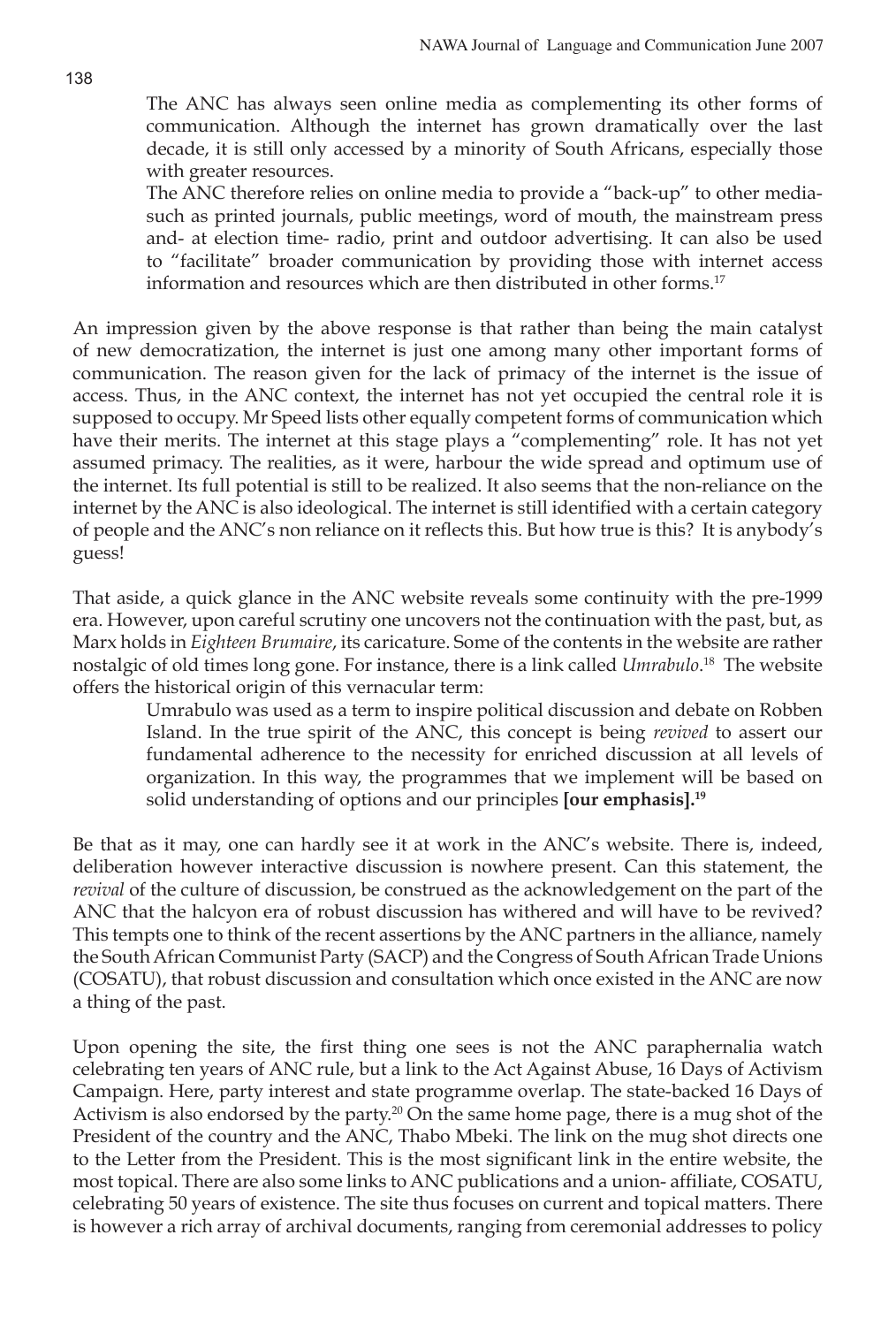documents.

The site also serves as a trouble shooter to current conjectures. The most divisive issue to date has been the succession battle to the ANC presidency. The issue has been so divisive to the extent that the ANC had to undertake steps to maintain cohesion in the party. Accordingly, there is a featured short message which reads: "There is one ANC." The browser is then directed to the ANC National Executive Committee (NEC) statement on the matter. The content list in the *Umrabulo* link is quite exhaustive, from "Unity and diversity in the ANC" to "Micro-finance for poverty alleviation" or "The relevance of Pan-Africanism today".

In this respect, the Readers' Forum is not the only platform for the public to vent their opinion. The home page of the site has a link named Feed back where readers are encouraged to send commentary to the movement. In the link, there is what is called the African National Congress Comment form which enables the reader to send commentary ranging from views about the website to the ANC as a movement, its policies etc. This is, indeed, an interactive intervention. The leadership gets to know what the readers think about the movement. The downside of this Feed back link is that the commentaries are not displayed on the website. Despite this, the link encourages interactivity and perhaps some of the comments are given consideration. As we have seen, *Mayibuye's* Readers" forum by far had a better mechanism for interactivity between the readers and the leaders.

*Umrabulo*, with documents made available on the site, including Readers" forum, can be subscribed to. However, there are statements and documents accessible to all users. Here, the most pressing issues are discussed. This is the home of deliberation. The number of documents kept here are substantial. Thus the website has an edge over hardcopy medium. *Umrabulo* encourages reader participation: "*Umrabulo* welcomes contributions from readers. Contributions may be in response to previous article or may raise new issues. Contributions may be sent to the address below (www.anc.org.za)."

The failure of the website to have interactive content owes mainly to the fact that very few people have access to ICTs in South Africa. Otherwise, the platforms provided on the website would have been fully exploited. Another reason for failure is the fact that a culture of earnest and robust debate has withered in the ANC due to the new politics of governance, administration and bourgeois eclecticism. There is less and less criticism, dissuasion and exhortation. The purport of *Umrabulo*, as it were, is to revive robust discussion in the ANC. Revivals are often half measures and they never really succeed in conjuring the past. The past gets caricatured.<sup>21</sup>

## **The South African Government Communication and Information System (GCIS) Website.**

In GCIS's own words, its vision is to help "to meet the communication and information needs of government and the people, to ensure a better life for all."<sup>22</sup> Further objectives of GCIS are "to provide leadership in government communications and ensure that the public is informed of government's implementation of its mandate." It also ascribes itself a role in the effort of nation-building as it contributes "to the process of further consolidating our democracy and taking the country onto a higher growth and development path." The government communicator renders services to government itself, the media, the international community as well as the public. "These services are based on the GCIS" strategic objectives of ensuring that the voice of government is heard, fostering a more positive communication environment, having a clear understanding of the public's information needs and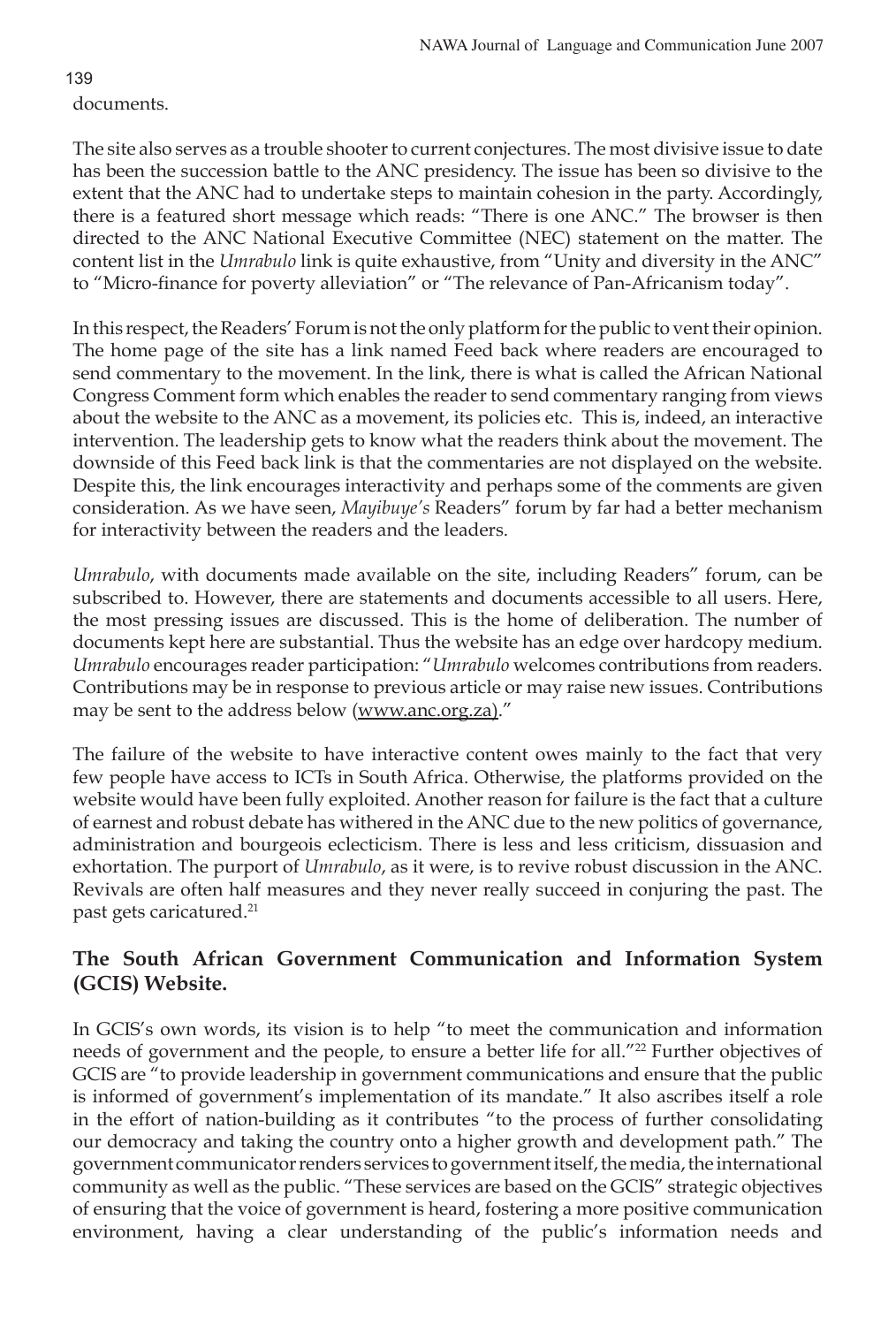140

government's communication needs, setting standards for government communication."23

In order to describe the GCIS web site, it is useful to look at the site"s spatial arrangement, the use of its visual features and the language used and how these three elements interact with each other. On top of each page is a beam with the coat of arms, "GCIS" "Government Communication and Information System" as well as set below, in smaller letters, "*Bua* - the right to know." In the centre of the page are three images, on the left half of the page set in a half circle, seven small circles, arranged like moons around a planet, each with a subject which can be clicked on (About GCIS; Services; Documents and publications; Speeches and statements; News and events; Links; FAQs).

In line with the three visuals at the centre of the page are links to "BuaNews online" and the "Contact directory" (top of the images) and four links to "Multi-purpose Community Centres", "South African Government Online", "International Marketing Council" and "South Africa.info" (bottom). Finally on the right side of the page under the topic "What's New" varying number of items are listed, bringing together policy documents, tenders and vacancies, government announcements. These are listed according to date and can go back up to seven months. Above the "What's New" section is a "Search" field option.

Although they do not dominate the site in terms of proportionality, the images clearly draw attention. In the first one are three teenage boys, standing close together, one leaning over his friend, who is paging a book. In the background is a building that looks like a school. On the far right of this triptych is a photograph of President Mbeki surrounded by children. He is dressed casually in a polo shirt, his left hand is above the children's heads, his right is joined with the hands of a number of kids all looking up to him. Besides Mbeki and the children, there are several officials in the background, overlooking this jovial scene. In between these people images is a shot of a modern building, the GCIS headquarter in Pretoria. The images featured in the small icons predominantly contain symbols of means of communication (book covers, camera and radio).

The two images with learners and children visually argue for education and communication. What is important to note, however, is that the image of the GCIS building is in the middle, it frames this argument or spatially controls it. This creates a tension with the fact that the Internet debunks notions of territoriality and space. The dominance of children and absence of "the people" furthermore begs the question as to who is "the public"? The imagery of Mbeki, surrounded by children and his officials (disciples?) resembles murals in former Eastern Germany, promoting fraternity and solidarity with their overrepresentation of youth and children, or some religious cult leader.

The site is easy to navigate, plain and consistent in terms of layout (the green beam on top, index, Site map, Feedback and Vacancies set small below and a "Search" box on every page).

Following the hyperlink "Corporate strategy", a strategy spanning over three years (April 2004 to March 2007) can be found. It repeats the vision, mission and strategic objectives listed on the "About GCIS" page. A distinction is made between "the people" and "the public" as the vision aims to provide help in meeting "the communication and information needs of government and the people, to ensure a better life for all."24 Government and the people are set equal, paraphrasing the well-known government slogan "building a people's contract". The notion of contract and partnership as well as unity outlined in the vision differs starkly from the mission. Here the key words are "leadership", which is to be assumed by the GCIS and "ensure that the public is informed of government's implementation of its mandate."<sup>25</sup>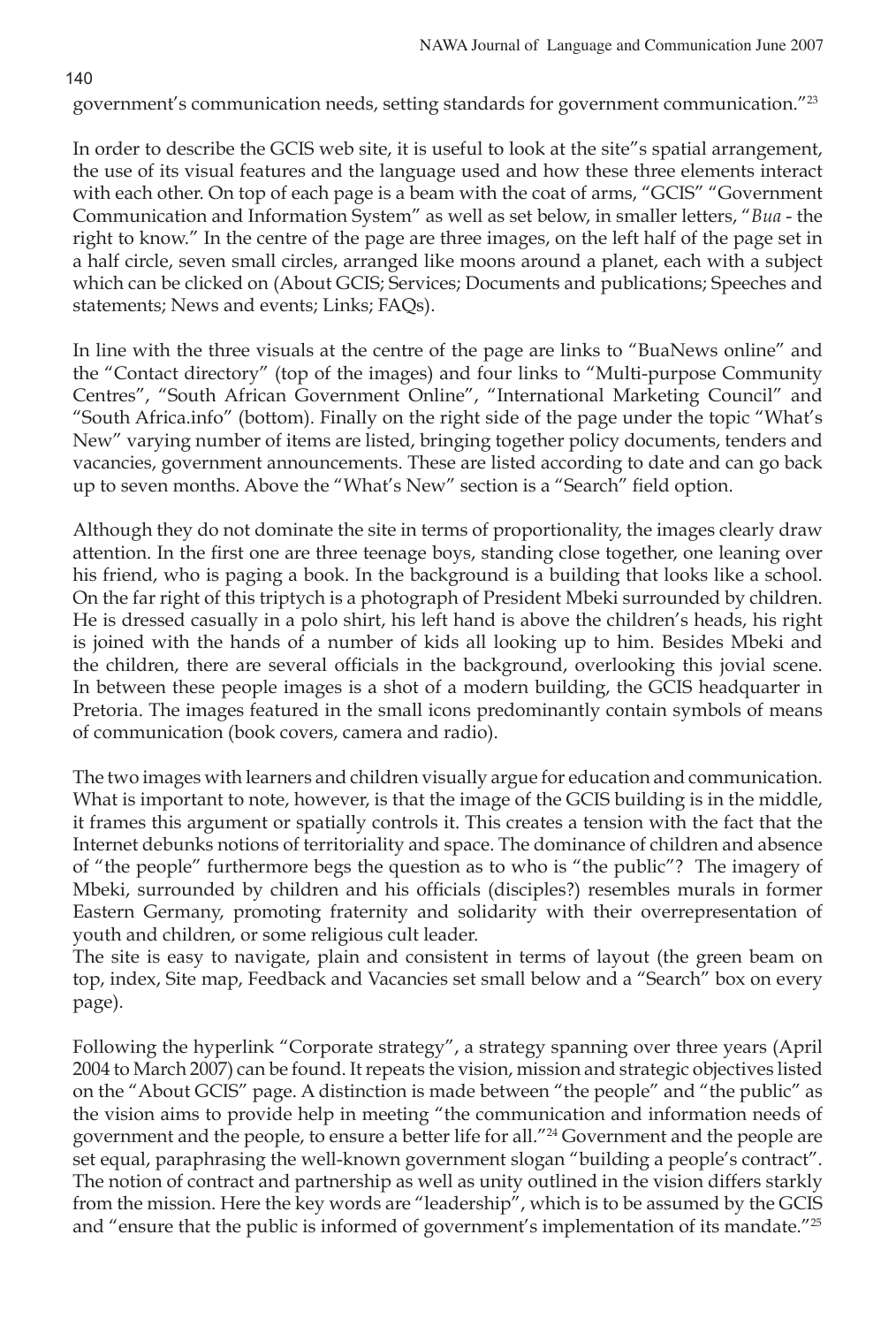Overall, objectives that foresee a broadening of information channels communicating government's vision and policies dominate and a concern with "packaging information". These range from "promoting awareness of the opportunities that democracy has brought and how to access them" to "providing leadership to government communication and better communication performance by the state". It is under this latter category, featured under "key issues" that a few bullet points cover the role of the "public", as "more effective tools of interaction with the public" are sought. Given that the "*Imbizo* approach of interactive governance" as well as "peer assessment by communicators and the public" are listed, it remains unclear what role is allocated to ICTs in this process of broadening and innovating the existing communication platforms. "The public" as it is sketched here, is an entity defined, conceptualised and framed by government communicators, comparable to an expert voice, which can be included but does not exist autonomously and act on its own accord. It is hardly a citizenry allotted a duty of deliberation, of agonistic deliberation.

The GCIS website is an overall informative site, as it comprises of a great variety of documents, publications, presentations, speeches, statements and interviews. But the way in which the GCIS site is structured and given its bias on providing and managing information leads to it not being conducive to deliberation taking place. In order to examine in how far it strengthens democracy, it would be necessary to analyse the MPCCs, their *imbizos* and what kind of dialogical and interactive space they offer. Dialogical space is limited and although users are able to give feedback, search the site and follow some links, the opportunities offered by ICTs are not fully and consistently utilised. The site has no language options (site only in English) and there is no apparent input from communities or citizens, which could have been made possible by an online forum or "online *imbizos*." Which leads us to out last case study.

## **Online Forums in South Africa**

It seems the best way to draw a ICTs-aware audience to governance websites is not only to provide e-mail hosting but to also provide content that will entice the reader to browse longer. This does not only involve entertainment - serious content such as news, political and social commentary does equally draw readership. Blogs, a recent deliberative phenomenon, were not considered as they were still underdeveloped at the time of conducting research. Three sites, mweb.co.za, ananzi.co.za and iafrica.com provide a varied set of services which complement e-mail hosting. For our purposes, what is of interest is the socio-political content of these three websites, in full awareness that such sites are designed to draw revenue and have to reflect the interests of users, mainly white, but growingly less so, predominantly male, middle class professionals. The most readily available services are news and political commentary. Like all media, the news content on the websites consists of topical issues which are deemed to be sensational. Other considerations of the users influence the content. Such consideration may involve, race class or gender. For instance the Jacob Zuma judicial tangles (then deputy-president of South Africa, laden with corruption and rape charges) drew interest from middle class professionals who are concerned with certain issues like the rule of law and moral decay.

In a nutshell, the study of online forums demonstrates that race, class and gender are matters which determine the content of the website, the topics, the forums and the user feedback. This is visible in the discourse used by the users and in the content or services provided by the sites.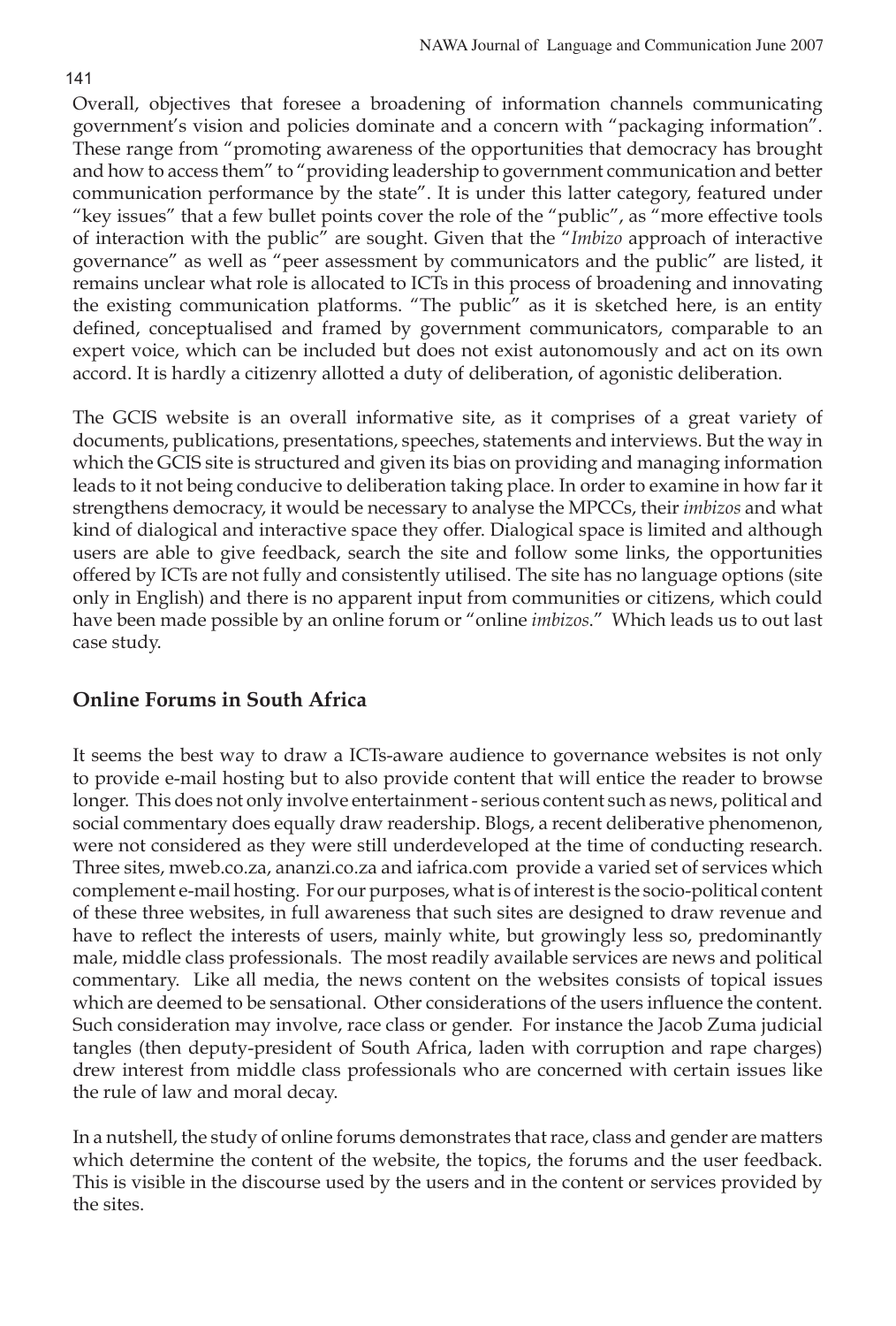## 142 **Mweb.co.za**

There is a variation in how the three website are designed. However the content is more or less the same. The focus is on shopping, news, gambling and search engines. Mweb, which is accessed at http://www.mweb.co.za has two lists of the kinds of features it provides, one list is for content and another is for services. The content list, listed alphabetically, consists of Afrikaans (where the site is in Afrikaans), Ancestry, Auctions, Blogs, Careers, Cartoons, Encarta, Entertainment, Finance, Gambling, Game Zones, Health, Learning and Library, Lottery, Motoring, News, Property, Sport, Travel, Weather, and Win. This list of content contains most of the needs a middle class professional would like to indulge in.

The variety, of content is superior to that of magazines as it is frequently updated, is interactive and has more data. The site also offers services, substantive services pertaining to the optimum use of the website. Banking online is provided for and so is fax mailing and Broadband. There is a variety of uses. All these detain a user longer and this, in turn, generates revenue for the site from advertisers. There is an omnibus page on the news section that offers news on entertainment, sport movies etc. The news, section, on the day the site was visited consisted of current affairs – the elections, floods, and the power outage in the Western Cape.

## **Ananzi.co.za**

Ananzi.co.za primarily serves as a search engine for local and international content. It also offers e-mail services, available for free, and for pay upon upgrading. It also offers services such as online gambling, online dating, entertainment news, online auctions and items for sale. The news component thereof is outsourced to News 24.com. The news content in all the three websites is outsourced. This ensures proficiency and expediency. mweb sources articles from the *Mail and Guardian* news group. There is actually a direct link from mweb to the online version of *Mail and Guardian*. Ananzi.co.za hosts a direct link to News 24.com. News 24.com is a leading news group in terms of scales, on the other hand *Mail and Guardian* is well esteemed by the intelligentsia. What is put as a feature in the three websites is determined by the needs of the users who fit a certain social profile.

## **Iafrica.com**

Political news in South Africa, apart from parochial events, is dominated by topics which focus on proficiency in government. Upon coming to power, the African National Congress (ANC) has come to the spotlight, as far as efficiency is concerned. Prior to the collapse of the apartheid regime, there was a perception in the white right wing movement and in the general white population that a rule by a black government would see the country become a "Banana Republic." A "Banana Republic" is a most degenerate and caricatured form of political rule or misrule imaginable. The "Banana" phrase also had anthropological undertones. The main points of dispute and grievance have been issues such as corruption, crime, affirmative action, poor services, office incompetence etc. These are genuine concerns and more of these should be raised. Yet, references to racial traits and attitude flow so often. This is a South African way of giving account of the issues. As Dubow tells us, this propensity shapes "a folkloric amalgam of popular beliefs and traditions in which the idea of human difference has been accepted as natural and incontestable". 26

One chat-room forum illustrate this point. In an interesting exchange a user who identifies himself as "white" and the one who identifies himself as "black," the discourse of insult is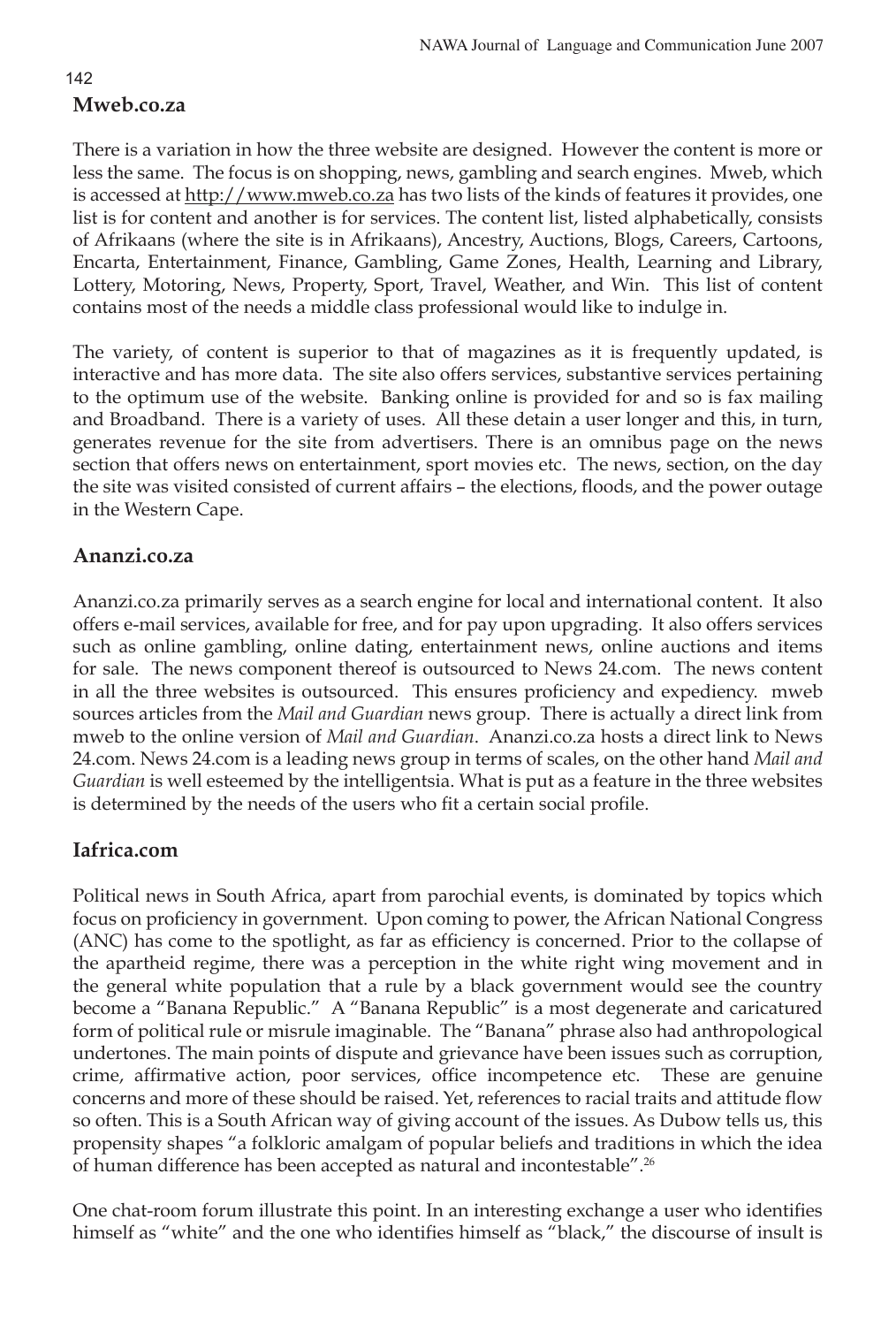reversed- the "black" user adopts the old South African discourse of insult whilst the "white" respondent assumes a pseudo-logical explanation of the power outages in Cape Town.27 A contributor named Vusi made a commentary on iafrica.com defending the government and lambasting "white racists". This is a response to statements by, apparently, white users who put the blame of power cuts on black mismanagement.

The website invites users to comment on power outages and this turns into a series of racial slurs. In open forums all forms of comments abound, but the old stereotypes and the pessimistic "pub talk" is invoked as a rational explanation of politics in South Africa. One user named *Banana* sums up what he thinks of the power outages: "Just another sorry manifestation of our banana republic..."28 The themes of scientific racism, as understood by Saul Dubow, are replayed again and again. These include notions about Blacks being "dumb," criminal and closer to animals and thus incompetent. This is the epitome of online forums discourse. The theme of the idiocy of the current government and thus of all black people in general as compared to Europeans is visited quite frequently - as the following one-liner suggests: "Germany? France? Anyone? Please invade us and deliver us from these idiots!!!"29

# **Conclusion**

The obvious fact is that South Africa's communication sphere witnesses a rapid change as, for the first time, citizens are able to hold some dialogue over a number of issues. In stark contrast with the culture of secrecy and censorship, and what we would call "limited information technology for the few in charge" that marked the pre-democratic public sphere (up to 1990), ICTs have played the role of an accelerator for democratization. As it happened, South Africa stepped at the same time in the traditional, press media-bound, democratic public sphere and the electronic public sphere. This simultaneity is rarely noted. It is worth, however, pondering.

Nonetheless, this advancement has an element of uneven development.<sup>30</sup> If we refer back to the 2005 United Nations report on government e-readiness which highlights a new way of thinking in the evaluation of e-democracy, by emphasizing the importance of einclusion, and e-empowerment of the citizens, which themselves rest on an "ability to utilize information and knowledge to broaden individual and collective choice" 31, the fact remains that South Africa ranks 58 in terms of e-readiness (191 countries were evaluated). These data, supported by other data, $32$  show that South Africa's main problem is the lack of infrastructure and the relative low number of internet users. This is reflective not only of a quantitative difference between similar emerging democracies in their second phase of consolidation (such as Hungary, for instance), but of a qualitative one – internet users are still in majority non-black. This is something to factor in, in terms of political campaigning, governance deliberation, and general access to virtual face-to-face online debate, a situation partially alleviated by "digital villages". It is well-known that radio reaches deep in the rural areas and in the impoverished townships as well, while the internet does not. As Dean observes, "neo-democracy emphasises the importance of affecting outcomes"<sup>33</sup>.

In sum, South Africa offers, as if under a magnifying glass, an excellent picture of the conflict between communication and deliberation in a consolidating democracy, whereby a managerial belief in releasing information about governance temporarily impedes the development of adversarial public deliberation. However, a second phase in the development of e-democracy, and of a credible, deliberative, public sphere utilizing ICTs, is likely to be that of agonistic blogging, in keeping with most recent developments in the USA and the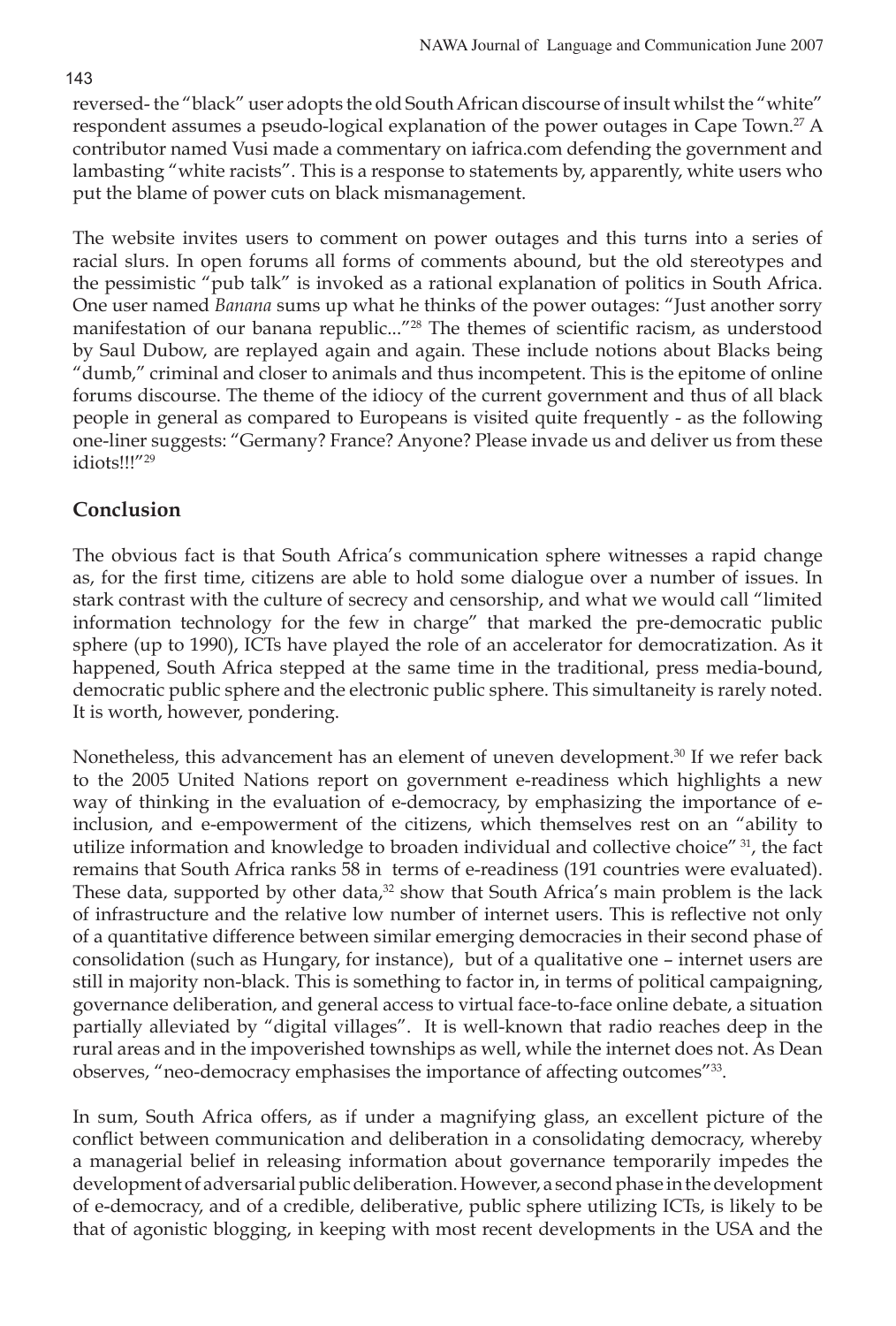144

EU – provided that improved infrastructure, deregulation of service providers, lowering of access costs, and e-literacy are indeed made matters for public policy.

# **Notes**

1 This paper is an outcome of a research project between the South African NRF and the research foundation of Hungary (project on e-democracy, 2004-2006). Projects leaders: Philippe-Joseph Salazar and Ildiko Kovats.

2 Jankowski, Nicholas W. Introduction, *Javnost/The Public* 9/2 (issue on E- networks and Democratic Life), 2002, 5-6.

<sup>3</sup> See John Cavanaugh, "E-Democracy: Thinking About the Impact of Technology on Civic Life", *National Civic Review* 89/3, 2000, 229-234.

4 Anna Malina, "Perspectives on Citizen Democratisation and Alienation in the Virtual Public Sphere", in B. N. Hague and B. D. Loader (eds.), *Digital Democracy*, Routledge, London, 1999, 24.

<sup>5</sup> Stephen Coleman, "Cutting out the Middle Man: From Virtual Representation to Direct Deliberation," in B. N. Hague and B. D. Loader (eds.), op. cit., 199.

6 Lincoln Dahlberg, "Net-Public Sphere Research: Beyond the 'First Phase'", *Javnost-The Public* 11/1 (issue on Electronic Networks and Democracy), 2004, 27-44.

<sup>7</sup> Jodi Dean, " Why the Net is not a Public Sphere", *Constellations* 10/1, 2003, 95.<br><sup>8</sup> Dean, op. cit. 96

Dean, op. cit., 96.

9 Dean, op. cit., 102 and 103.

10 Dean, op. cit., 104.

11 Hague & Loader, *Digital Democracy*, xv.

12 South African Government, Electronic Communications and Transactions Bill, http:// www.info.gov.za/gazette/bills/2002/b8-02.pdf

13 South African Government, ibid.

<sup>14</sup> Hague and Loader, op. cit., xv.

<sup>15</sup> Independent Electoral Commission of South Africa, http://www.elections.org.za/Vision. asp

 $16$  Ibid.

<sup>17</sup> Steyn Speed's response transcript [response to this investigator].

<sup>18</sup> *Umrabulo* is a Nguni word signifying the sipping of beverage, preferably communally. The egalitarian undertones are obvious. But the visual representation of it, a figure of a hand placed on the ear to emphasize listening, suggests the promotion of listening over talking: passive dialogue.

19 See http://www.anc.org.za/

<sup>20</sup> The website was accessed in the December 2005 period and had not been updated at time of writing (March 2006).

<sup>21</sup> In this regard, see Karl Marx, *The Eighteenth Brumaire of Louis Bonaparte*, London, George Allen & Unwin, 1926.

 $22$  See www.gcis.gov.za/about/strategy.html (accessed 15 March 2006)

<sup>23</sup> See http://www.gcis.gov.za/services/index.html (accessed 15 March 2006).

<sup>24</sup> See http://www.gcis.gov.za/about/strategy.html (accessed 26 February 2006).

<sup>25</sup> See http://www.gcis.gov.za/about/strategy.html (accessed 20 February 2006).

*26 Saul Dubow, The Scientific Racism in Modern South Africa, Johannesburg, Witwatersrand University Press, 1995, 5.*

*27 There had been frequent power cut offs in the Western Cape due to the malfunctioning of the power suppliers. Some commentators blamed light failures on the incompetence of the black government and*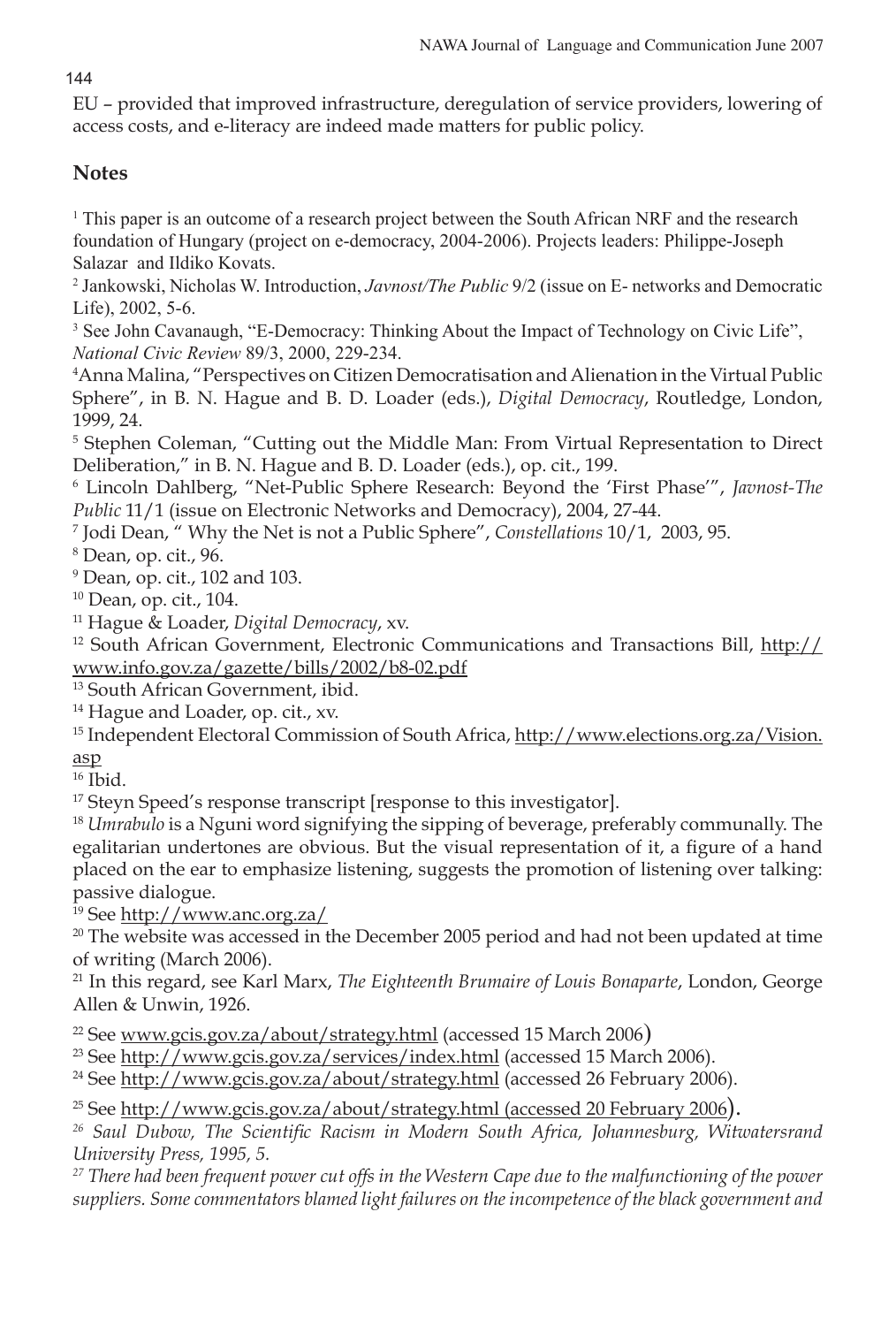145

*its lack of foresight. Others blamed them on apartheid's exclusivist supply of power.*

*28 Posted by Banana on February 23, 2006 at 10:20.* http://www.iafrica.com/news/forum/ forum10/915893.htm *(accessed 25 March 2005).*

<sup>29</sup> Posted by ANYONE on February 28, 2006 at 09:18. http://www.iafrica.com/news/ forum/forum10/929827.htm (accessed 25 March 2006).

30 See Arnold De Beer and Hannelie Otto, An E-volution: Will African democracy go digital? - A South African case study baserv.uci.kun.nl/~jankow/Euricom/papers/ Beer%20&%20Otto.pdf

<sup>31</sup> http://www.unpan.org/egovernment5.asp

<sup>32</sup> Especially Péjout, "*Batho Pele* - Putting people first. A critical look at e-government in South Africa", paper delivered at the International Workshop on e-government, Centro Internazionale per la Cultura Scientifica, Anacapri (Naples), 20-22 May 2004. In press. And his, "The Communication of Communication. An Illustration: the South African Rhetorical Promotion of ICTs as Tools for Radical Democratisation", *Politikon - South African Journal of Political Studies*, 31/2, 2004, pp.185-199.

33 Dean, op. cit., p. 110.

## **Works Cited**

## **Printed sources**

- Cavanaugh, John W. "E-Democracy: Thinking About the Impact of Technology on Civic Life." *National Civic Review* 89.3 (2000): 229-234.
- Coleman, Stephen. "Cutting out the middle man: from virtual representation to direct deliberation." *Digital democracy.* Eds. B. N. Hague and B. D. Loader. Routledge, London, 1999. 195-210.
- Dahlberg, Lincoln. "Net-Public Sphere Research: Beyond the 'First Phase'." *Javnost-The Public* 11.1 issue on Electronic Networks and Democracy (2004): 27-44.
- Dean, Jodi. "Why the Net is not a Public Sphere." *Constellations* 10.1 (2003): 95-112.
- De Beer, Arnold S, and Hannelie Otto. "An E-volution: Will African democracy go digital? – A South African case study". <br/>baserv.uci.kun.nl/~jankow/Euricom/papers/ Beer%20&%20Otto.pdf>
- Dubow, Saul. *Scientific Racism in Modern South Africa*. Johannesburg: Witwatersrand University Press, 1995.
- Hague, B .N. and B.D. Loader. Eds. *Digital Democracy.* London: Routledge, 1999.
- Jankowski, Nicholas W. "Introduction". *Javnost/The Public* 9.2 issue on E- networks and Democratic Life (2002): 5-6.
- Malina, Anna. "Perspectives on citizen democratisation and alienation in the virtual public sphere." *Digital democracy*. Eds. B. N. Hague and B. D. Loader. London: Routledge, 1999. 23-38.

Marx, Karl, *The Eighteenth Brumaire of Louis Bonaparte.* London: George Allen & Unwin, 1926.

Péjout, Nicolas. "The Communication of Communication. An Illustration: the South African Rhetorical Promotion of ICTs as Tools for Radical Democratisation." *Politikon - South African Journal of Political Studies* 31.2 (2004): 185-199.

Péjout, Nicolas. "Batho Pele - Putting people first. A critical look at e-government in South Africa". *Paper delivered at the International Workshop on e-government Centro Internazionale per la Cultura Scientifica, Anacapri, Naples, 20-22 May, 2004*. In press.